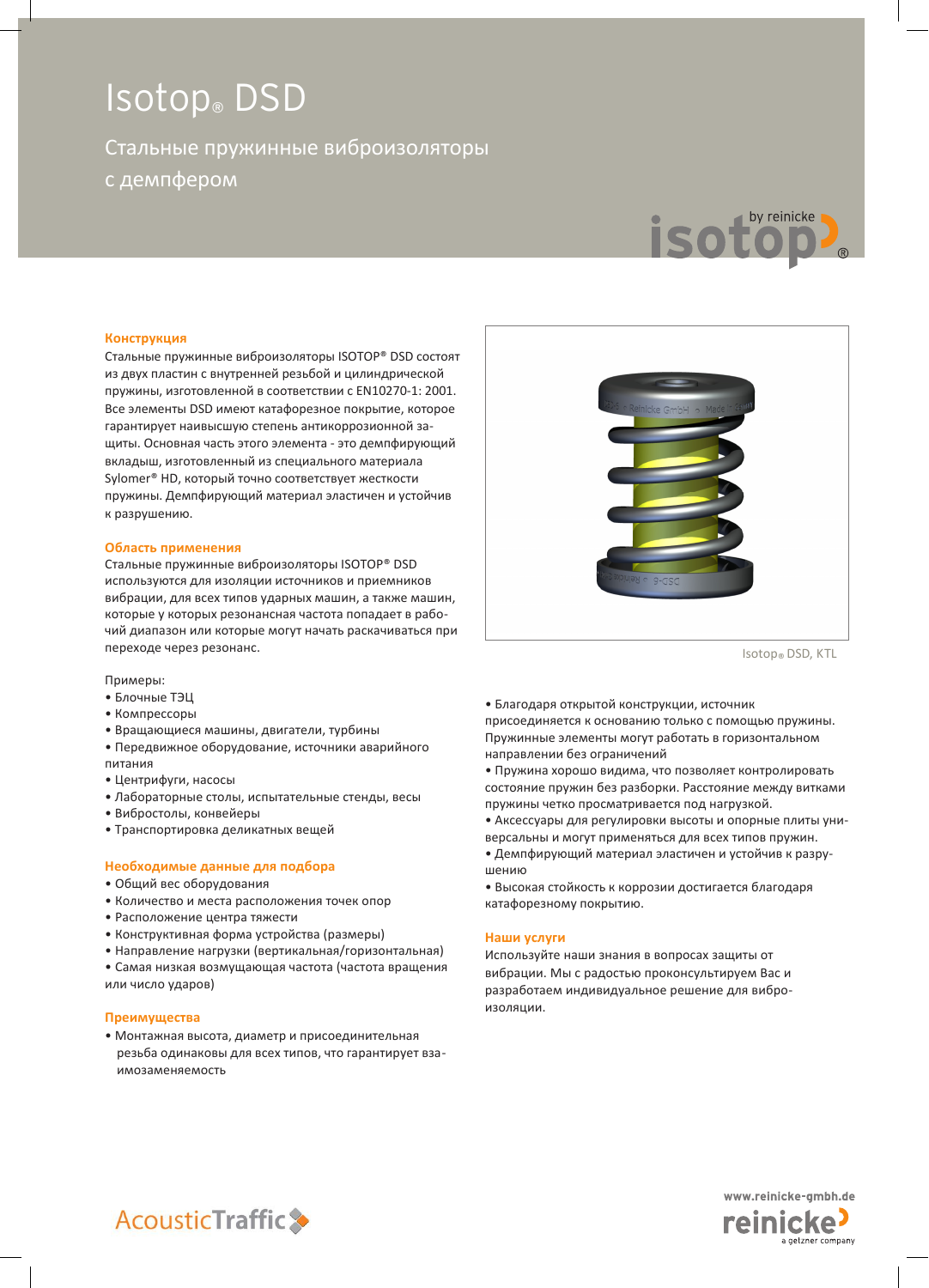## **Isotop® DSD 1 Isotop® DSD 2**











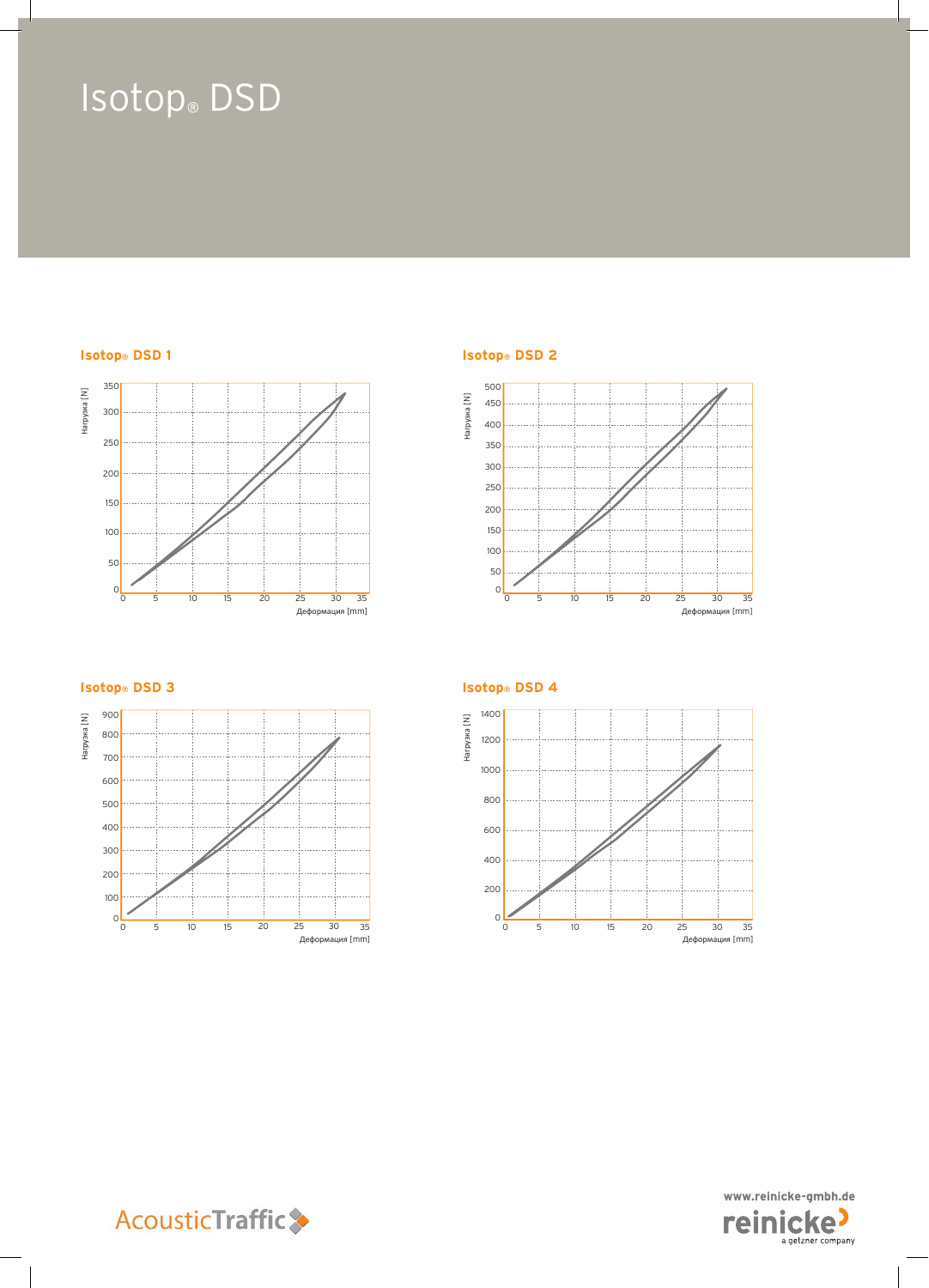## **Isotop® DSD 5 Isotop® DSD 6**